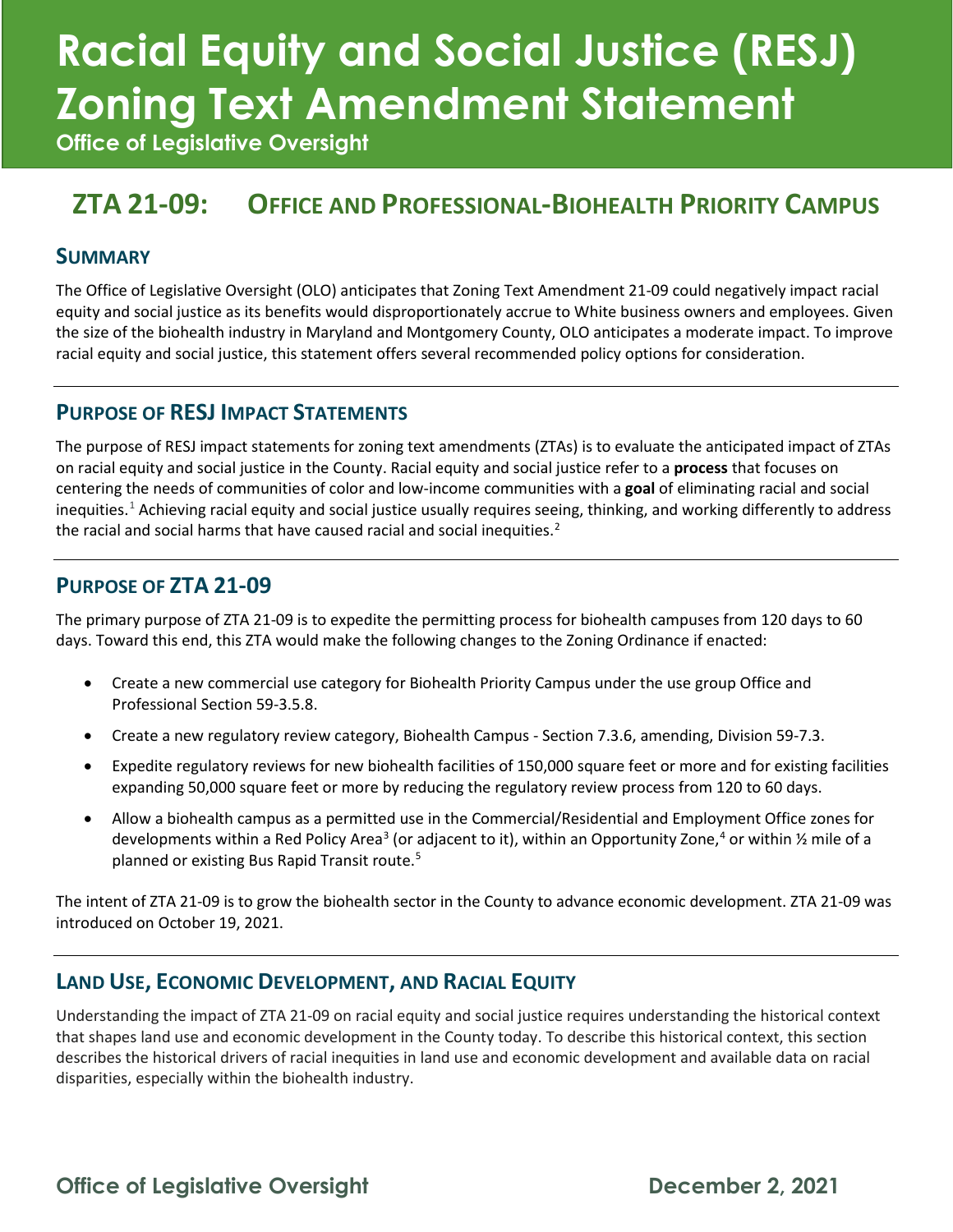**Inequities in Land Use**: The way land is used and regulated either helps or hinders people's access to opportunity. Throughout the 20<sup>th</sup> century, jurisdictions have used zoning as a way to separate not only uses – like residential, commercial, and industrial – but also people according to wealth, class, and race.<sup>[6](#page-5-5)</sup> More specifically, land use regulations have been used to exclude people of color and low-income residents from predominantly White and affluent residents in several ways. For example, by allowing single family homes or homes on large lots, both of which exclude more affordable housing.<sup>[7](#page-5-6)</sup> This has resulted in the concentration of poverty, especially in BIPOC communities.<sup>[8](#page-5-7)</sup> Because social determinants are so tightly connected to where one lives, implications of zoning on inequality are large as where one lives determines where they go to school, their exposure to crime and policing, and where they can shop.<sup>[9](#page-5-8)</sup> For homeowners, where one resides is perhaps the most important determinant of their family's wealth.<sup>[10](#page-5-9)</sup>

Data show that many poor neighborhoods have disproportionately high people of color populations and lack access to jobs, good schools, and other opportunities necessary to help residents rise out of poverty.<sup>11</sup> The land use injustices and social inequities impacting localities are multi-faceted.<sup>[12](#page-5-11)</sup> They manifest not only in housing segregation but also in disparities in exposure to pollution, health inequities, unequal access to green and blue infrastructure (e.g. parks, trees, well-functioning waterways), transportation infrastructure, and economic investment.<sup>13</sup> These inequities result from zoning and a variety of other government policies and private actions that include environmental laws, housing policies, transportation policies, restrictive covenants, housing-market discrimination, and redlining.<sup>[14](#page-5-13)</sup>

Patterns of inequitable land use in the County manifest as racial and economic segregation by Council district, higher rates of unemployment, poverty, and housing burden among Black and Latinx residents, and has greater reliance on public transit and longer commutes for Black residents. More specifically, the data shows:

- Racial and economic segregation by Council district where 72 percent of District 1 (Bethesda, Poolesville and Potomac) residents were White, average household income was \$205,600, and the poverty rate was 3 percent compared to 66 percent of District 5 residents (Burtonsville, Silver Spring, and Takoma Park) were BIPOC, average household income was \$102,500, and the poverty rate was 9 percent from 2011 to 20[15](#page-5-14).<sup>15</sup>
- Racial inequities in unemployment where 5 percent of Black residents and 4 percent of Latinx residents were unemployed compared to 3 percent of Asian and White residents in 2019.[16](#page-5-15)
- Racial inequities in poverty where 13 percent of Latinx residents and 12 percent of Black residents lived in poverty compared to 6 percent of Asian residents and 3 percent of White residents in 2019.<sup>[17](#page-5-16)</sup>
- Racial inequities in housing burden where 59 percent of Latinx renters and 54 percent of Black renters expended more than 30 percent of their household income on housing compared to 43 percent of Asian renters and 42 percent of White renters in 2019.<sup>[18](#page-5-17)</sup>
- Racial inequities in public transit use where 21 percent of Black residents commuted to work via public transit compared to 14 percent of Asian residents, 13 percent of White residents and 11 percent of Latinx residents.<sup>[19](#page-5-18)</sup>
- Racial inequities in commuting time where Black residents averaged a 38 minute commute to work compared to a 36 minute commute for Asian residents and a 34 minute commute for both White and Latinx residents.<sup>[20](#page-5-19)</sup>

**Inequities in Economic Development:** Historically inequitable policies have fostered racial and ethnic inequities in economic development among business owners and employees. As noted by the Federal Reserve Bank of Boston:<sup>[21](#page-6-0)</sup>

"(T)he practices and policies that laid the groundwork for and built the U.S. were explicitly designed to ensure an absolute accumulation of intergenerational wealth and concentrated power for white people, particularly men. A legacy of land theft, slavery, racial segregation, disenfranchisement, and other exclusive policies against Black and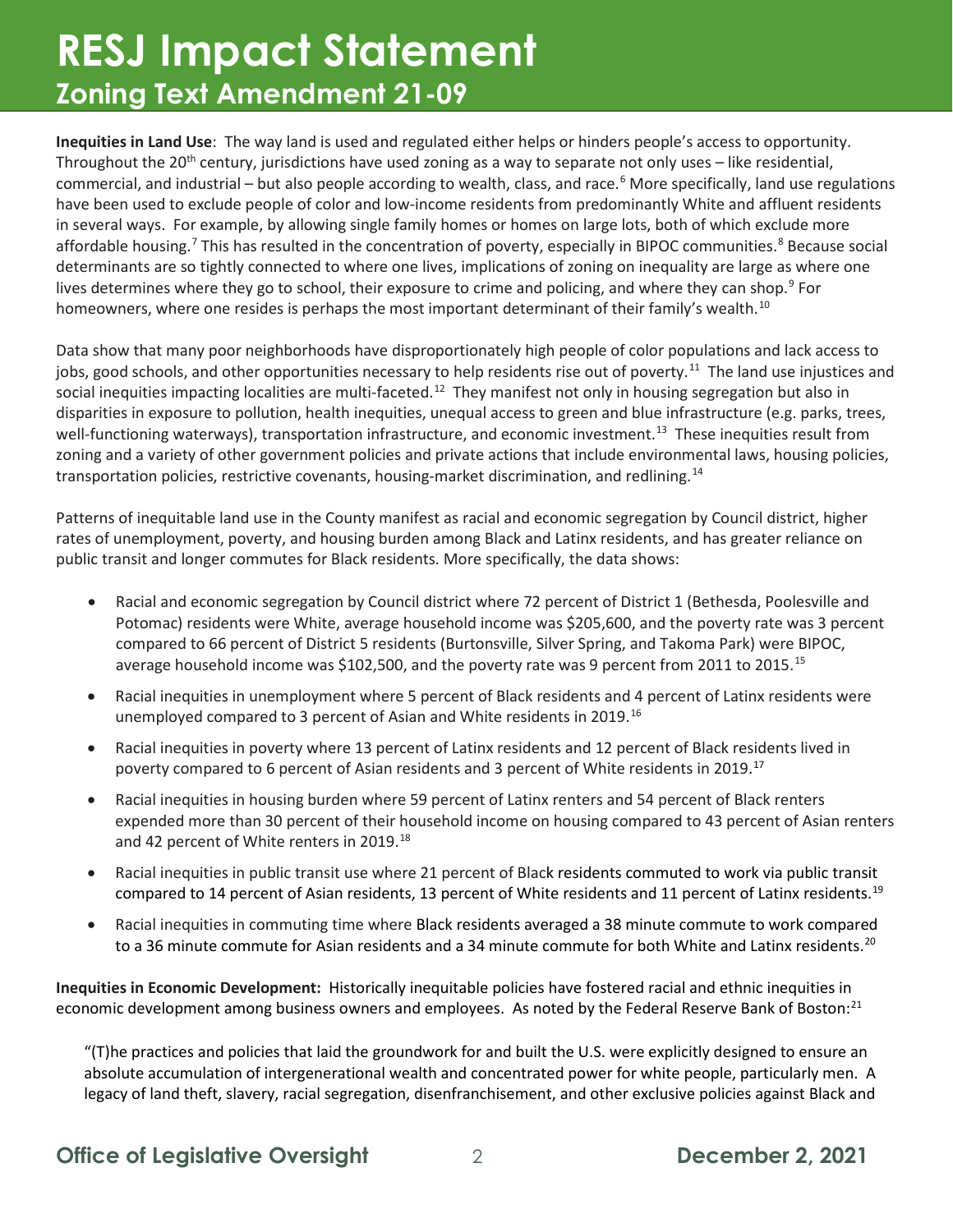Indigenous people and people of color produced a racialized economy that decimated these communities and intentionally barred survivors and descendants from building wealth, socioeconomic well-being and resilience."

Current inequities in policies and practices adversely impact people of color as they consider starting and growing businesses. These include disparities by race and ethnicity in educational attainment, personal wealth, access to mainstream capital, and exposure to entrepreneurship in family and social networks.<sup>[22](#page-6-1)</sup> They also include disparities by race and ethnicity in access to credit with Black- and Latinx-owned businesses more likely to have been denied credit, to receive only a portion of the funding requested, or to refrain from applying for needed funding out of fear that their applications will be rejected.<sup>[23](#page-6-2)</sup> Other factors that explain the disparity in capital include discriminatory lending practices, less wealth to leverage, recent financial challenges, and lower credit scores.

Historic and current inequities in economic opportunity result in sizable disparities in business ownership, employment, and income by race and ethnicity. More specifically:

- Despite Black and Latinx firms each accounting for 15 percent of local firms in 2012 and Asian firms accounting for 14 percent of local firms, Black and Latinx firms each accounted for less than 2 percent of business revenue, and Asian firms accounted for 4 percent of business revenue.<sup>[24](#page-6-3)</sup>
- Nearly two-thirds (64 and 62 percent) of White and Asian residents in the County were employed in management, business, science and arts occupations in 2017 compared to less than half of Black residents (45 percent) and only a quarter of Latinx residents were employed in such positions.<sup>25</sup>
- The median household income for White families in the County was \$119,000 in 2017 and was \$109,000 for Asian families compared to \$73,000 for Black households and \$72,000 for Latinx households.<sup>[26](#page-6-5)</sup>

**Inequities in the Biohealth Industry:** Systemic racism has also fostered racial inequities in health care and the biohealth industry. The nation's history of inequitable health care by race predates its founding with the near genocide of Indigenous people due to their exposure to smallpox and other diseases from European colonists and the inhumane treatment of enslaved Africans that made them more susceptible to disease and death.<sup>[27](#page-6-6)</sup> Post slavery, health care services remained segregated by race and it was not until the 1960's with the passage of Medicare and Medicaid that health care services became integrated.<sup>[28](#page-6-7)</sup>

Racial inequities have also characterized the biohealth industry where historically the medical community has exploited Black people through experimentation.<sup>[29](#page-6-8)</sup> Additionally, educational and occupational segregation continue to limit the participation of Black and Latinx people as professionals in Science, Technology, Engineering, and Mathematics (STEM) fields that include the biohealth industry. Nationally, between 2017 and 2019: [30](#page-6-9)

- Black people accounted for 11 percent of all jobs, 9 percent of STEM jobs, and 6 percent of life science jobs.
- Latinx people accounted for 17 percent of all jobs and 8 percent of STEM and 8 percent of life science jobs.
- Asian people accounted for 6 percent of all jobs, 13 percent of STEM jobs and 19 percent of life science jobs.
- White people accounted for 63 percent of all jobs, 67 percent of STEM jobs and 65 percent of life science jobs.

A recent study of personnel and executives in the biotech industry also find an under-representation of Black, Latinx and Indigenous employees and executives. The 2020 survey of 18 biotech firms found that: $31$ 

- Black people accounted for 7 percent of biotech employees and 3 percent of executives;
- Latinx people accounted for 4 percent of biotech employees and 4 percent of executives;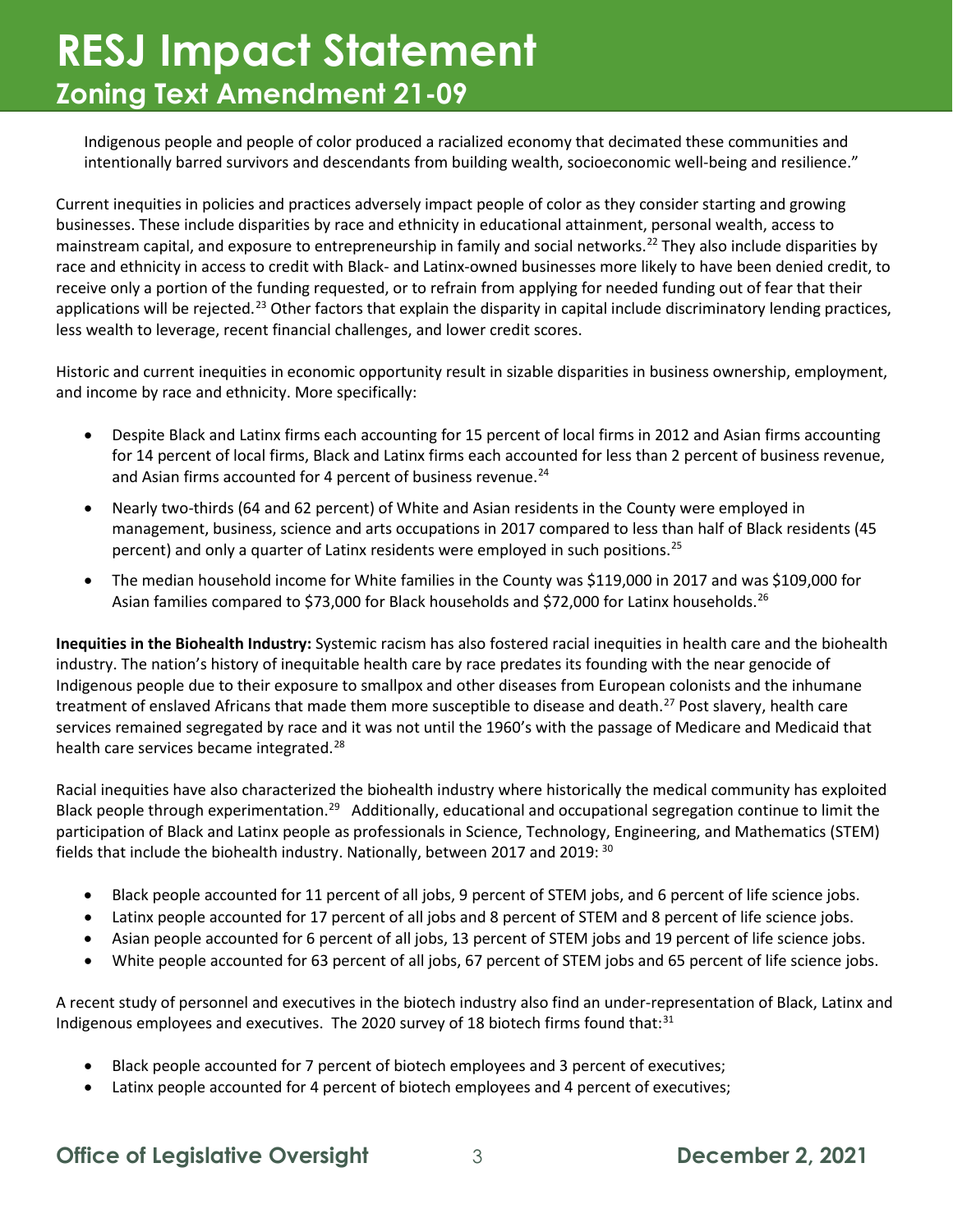- Asian people accounted for 18 percent of biotech employees and 14 percent of executives;
- Native Americans, Hawaiians and Pacific Islanders accounted for 0.4 percent of biotech employees and 0 percent of executives; and White people accounted for 65 percent of biotech employees and 78 percent of executives.

These racial and ethnic disparities in the biohealth workforce are significant because the industry offers high wages. In 2017, bioscience workers earned an average income of nearly \$99,000.[32](#page-6-11) In Maryland, the average annual pay for biomedical positions was nearly \$70,000 with workers at the  $25<sup>th</sup>$  percentile earning \$44,000 annually and those at the  $90<sup>th</sup>$  percentile earning \$107,000 annually.<sup>[33](#page-6-12)</sup>

The racial and ethnic disparities in the biohealth workforce are also significant because the industry is sizable. More than 800,000 people work in the biopharmaceutical industry in the U.S. across a broad range of occupations; it is estimated that the biohealth industry supports another 4.7 million jobs across the country.<sup>[34](#page-6-13)</sup> Of note, the Biohealth Capital Region of Maryland, the District of Columbia, and Virginia employs an estimated 75,000 workers and ranks fourth among U.S. biopharma hubs, behind Boston, San Francisco, and New Jersey/New York.<sup>[35](#page-6-14)</sup>

#### **ANTICIPATED RESJ IMPACTS**

Understanding the impact of ZTA 21-09 on racial equity and social justice requires understanding the stakeholders most likely to be impacted by this zoning text amendment. Since it is aimed at expediting the permitting process for biohealth facilities, biotech firm owners and employees are the stakeholders most likely to be impacted by this ZTA as follows.

- **Biohealth Business Owners.** Available data on local business revenue suggest that White-owned firms predominate the biohealth industry and thus could disproportionately benefit from ZTA 21-09. While White-owned firms accounted for slightly more than half of all County businesses in 2012, they accounted for more than 90 percent of local business revenue. If White-owned firms benefit more from ZTA 21-09 than BIPOC-owned firms, this ZTA could widen current racial and ethnic inequities in entrepreneurship.
- **Biohealth Workers.**Available data on occupations and the biohealth workforce from national and local sources suggests Asian residents are significantly over-represented among local biohealth workers and could disproportionately benefit from growth in the local biotech industry fostered by ZTA 21-09 and White people account for a majority of the biotech workforce and would benefit from biotech industry growth as well. Nationally, Asian people account for 18 percent of biotech positions compared to 6 percent of the overall workforce; White people account for 65 percent of biotech positions compared to 63 percent of the overall workforce. If Asian and White employees benefit more from ZTA 21-09 than Black, Latinx and Indigenous residents, this ZTA could widen current racial and ethnic inequities in biohealth employment.

Taken together, OLO finds that ZTA 21-09 could have a net impact of widening racial and ethnic inequities in the County as available data suggests the two groups to benefit the most from this bill – biohealth business owners and employees – are disproportionately White and Asian. To narrow racial and social inequities, ZTA 21-09 would have to yield greater benefits for BIPOC groups under-represented in the biohealth industry as business owners and employees: Black, Indigenous, and Latinx people. Because the biotech industry is large in the County and is anticipated to grow, <sup>[36](#page-6-15)</sup> OLO anticipates a moderate impact of ZTA 21-09 on racial equity and social justice. Further, if ZTA 21-09 spurs economic development, County residents could benefit from increased economic activity associated with the growth of the biohealth industry. The community only gains, however, if there are spillover effects of the ZTA, OLO anticipates that these spillover benefits would favorably impact every racial and ethnic group and thus sustain racial and social inequities in the County.

#### **Office of Legislative Oversight** 4 **December 2, 2021**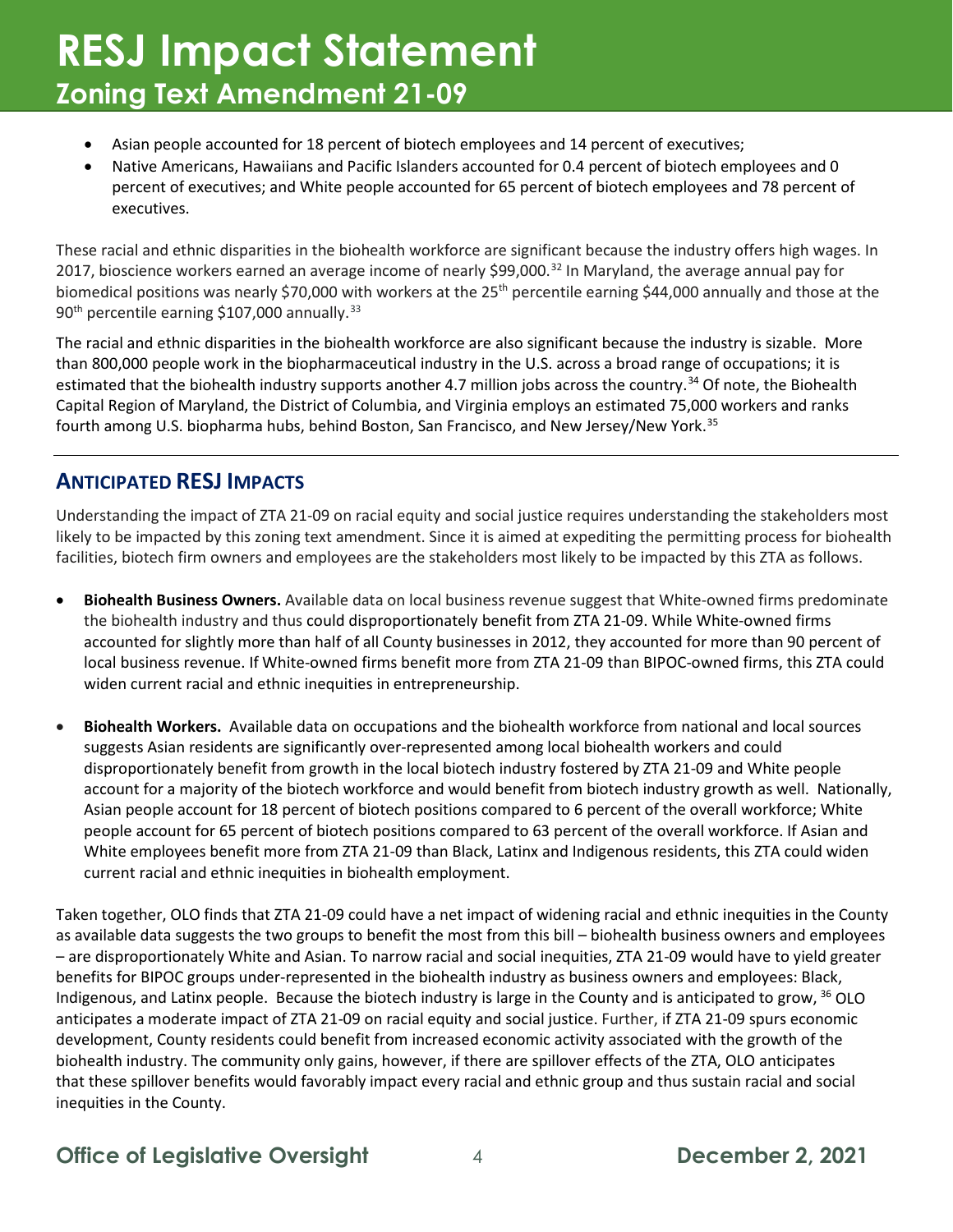Finally, there is also the potential for ZTA 21-09 to further widen racial and social inequities in the County if it displaces future affordable housing units due to biohealth campuses locating in Commercial/Residential (C/R) zones in or near Red Policy Areas or Bus Rapid Transit routes. If enacted, the ZTA could create competition between residential developments and biohealth campuses in C/R zones that could reduce the future supply of affordable housing units near transit and employment hubs. Since Black and Latinx residents experience higher rates of housing burden, the displacement of potential affordable housing units could worsen racial and social disparities in housing in the County.

#### **RECOMMENDED AMENDMENTS**

The County's Racial Equity and Social Justice Act requires OLO to consider whether recommended amendments to bills aimed at narrowing racial and social inequities are warranted in developing RESJ impact statements.<sup>[37](#page-6-16)</sup> OLO finds that ZTA 21-09 could widen racial and ethnic inequities because its provisions could exacerbate racial inequities in business revenue and employment in the biohealth sector. Should the Council seek to advance equitable growth in the biohealth industry that reduces racial and social inequities, the following options could be considered and paired with enacting ZTA 21-09 that would require and/or encourage biohealth firms seeking to create or expand biohealth campuses to:

- **Enter into Community Benefit Agreements**.<sup>[38](#page-6-17)</sup> A community benefit agreement would reflect the commitment that biohealth firms make to the public as a condition of having their applications to develop biohealth campuses approved. Community benefit agreements can commit to providing affordable housing, workforce training, job placement services, or other benefits that are agreed upon with community partners. Community benefit agreements should require biotech firms to report data disaggregated by race, ethnicity and place that describes the impact of their community benefit agreement to the public at large on a regular basis.
- **Invest in Biohealth Workforce Development Opportunities for BIPOC Residents.[39](#page-6-18)** To ensure growth in the biohealth industry benefits a cross-section of communities and reduces disparities in the biohealth workforce by race and ethnicity, biohealth firms seeking biohealth campuses could be encouraged to enter into agreements to provide biohealth workforce development opportunities for underrepresented persons of color. Biohealth firms investing in biohealth workforce development programs should be encouraged to partner with community members, education institutions and non-profit partners to design and deliver programs. Biohealth firms could also be required to report outcomes disaggregated by race, ethnicity, and place to the public.
- **Invest in Underrepresented BIPOC Small Businesses. [40](#page-6-19)** To ensure that BIPOC businesses benefit from expansion of biotech business opportunities, biotech firms seeking biotech campuses could be encouraged or required to: (a) partner with underrepresented BIPOC businesses to increase the success of such firms in the biohealth industry; and (b) provide opportunities to BIPOC businesses that offer spillover benefits for industry expansion. For example, biohealth firms could be encouraged to use BIPOC businesses as vendors to deliver goods and services on biohealth campuses and/or to employees. Biohealth firms could also be required to report outcomes disaggregated by race, ethnicity, and place to the public.
- **Locate Biohealth Campuses in BIPOC Communities**. [41](#page-6-20) To begin to correct for the land use inequities that fostered the mismatch between BIPOC communities and employment centers, biohealth firms developing biohealth campuses could be required or encouraged to locate their campuses in these areas. If required, ZTA 21-09 could be amended to only allow biohealth campuses in Opportunity Zones. If encouraged, the County could consider offering incentives to biohealth firms to locate their campuses in BIPOC communities. Locating biohealth campuses in BIPOC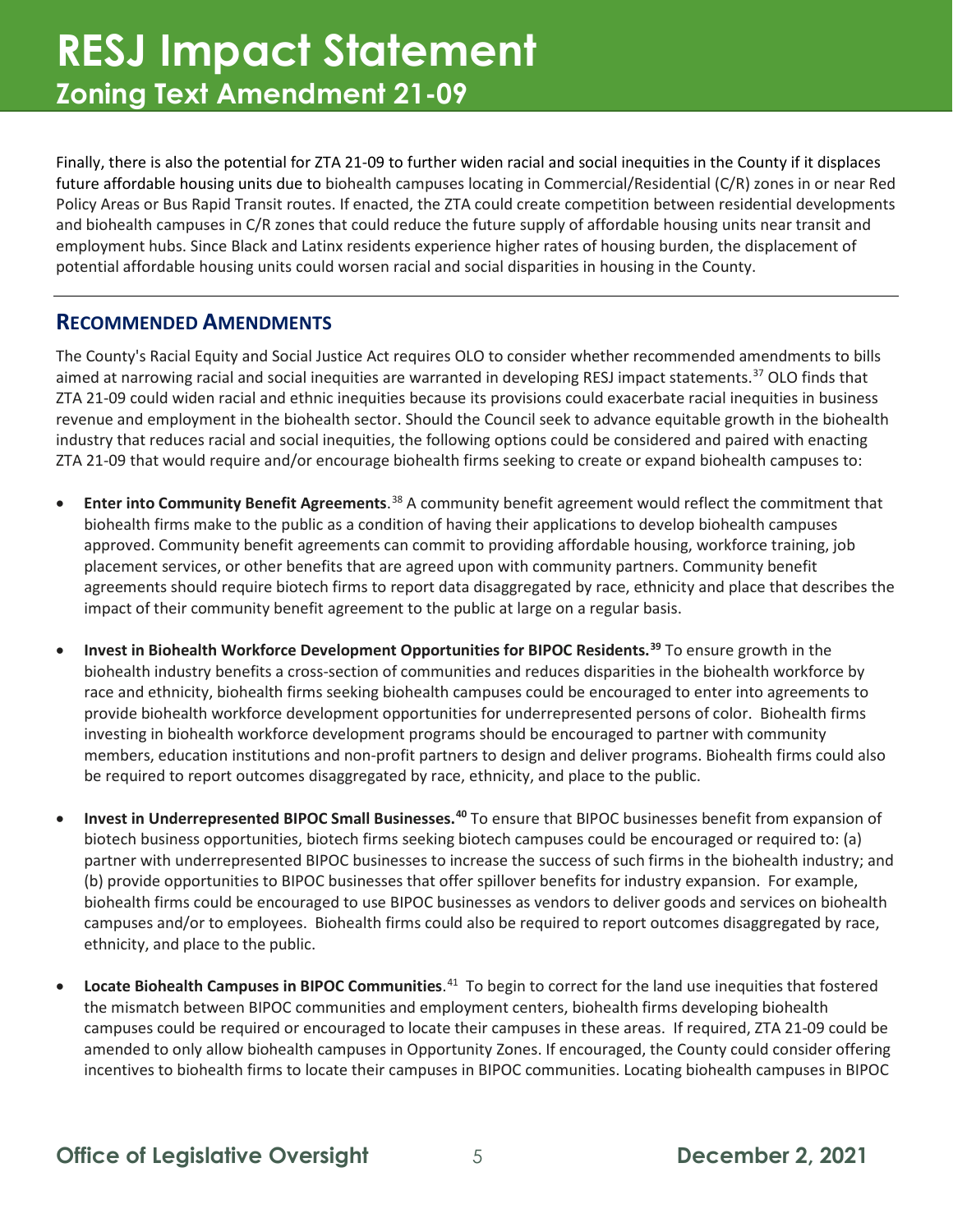communities could help bring BIPOC communities into the economic mainstream, helping to ensure that Black, Latinx and Indigenous residents benefit from growth in the biohealth industry. Locating biohealth campuses in BIPOC communities could also foster economic development in such communities and help to launch activity centers: "(S)tarting points for public, private, and civic sector leaders – in partnership with communities – to leverage transformative placemaking investments that increase public access to public and private amenities, promote innovation and productivity, efficiently use infrastructure, and more equitably spread the economic, health, and social benefits of proximity."[42](#page-6-21) 

#### **CAVEATS**

Two caveats to this racial equity and social justice impact statement should be noted. First, predicting the impact of legislation on racial equity and social justice is a challenging, analytical endeavor due to data limitations, uncertainty, and other factors. Second, this RESJ impact statement is intended to inform the legislative process rather than determine whether the Council should enact legislation. Thus, any conclusion made in this statement does not represent OLO's endorsement of, or objection to, the bill under consideration.

#### **CONTRIBUTIONS**

OLO staffers Elaine Bonner-Tompkins, Senior Legislative Analyst, and Elsabett Tesfaye, Performance Management and Data Analyst, drafted this RESJ impact statement.

<span id="page-5-3"></span><sup>4</sup> Opportunity Zones are designed to spur economic development by providing tax benefits to investors. They are part of a federal tax code that allow investors to roll capital gains into Opportunity Funds that invest in businesses, equipment, and real property in select census tracts. Montgomery County Planning Department: Montgomery County Economic Indicators Briefing 2019.

<span id="page-5-4"></span> $5$  Bus Rapid Transit is a high-quality and high-capacity bus-based transit system that delivers fast, comfortable, reliable and costeffective transit service. Montgomery County Planning Department, Transportation.

<span id="page-5-5"></span><sup>6</sup> Tyler Quinn-Smith, Zoning for Equity: Raising All Boats. Smart Growth America

<span id="page-5-6"></span><sup>7</sup> Lance Freeman, Build Race Equity Into Zoning Decisions, Brookings Institution

<span id="page-5-7"></span><sup>8</sup> Tyler Quinn-Smith

<span id="page-5-8"></span><sup>9</sup> Lance Freeman

<span id="page-5-9"></span> $10$  Ibid

<span id="page-5-12"></span> $13$  Ibid  $14$  Ibid

<span id="page-5-13"></span>

<span id="page-5-14"></span><sup>15</sup> Leah Headey and Lily Posey, Racial Inequities in Montgomery County, 2011-15, Urban Institute,

[https://www.urban.org/sites/default/files/publication/95386/2017.12.28\\_montgomery\\_county\\_finalized\\_7.pdf](https://www.urban.org/sites/default/files/publication/95386/2017.12.28_montgomery_county_finalized_7.pdf)

<span id="page-5-15"></span><sup>16</sup> National Equity Atlas[, https://nationalequityatlas.org/indicators/Unemployment#/?geo=04000000000024031](https://nationalequityatlas.org/indicators/Unemployment#/?geo=04000000000024031)

<span id="page-5-16"></span> $17$  Ibid  $18$  Ibid

<span id="page-5-17"></span>

<span id="page-5-18"></span> $19$  Ibid

<span id="page-5-19"></span> $20$  Ibid

<span id="page-5-0"></span> $1$  Definition of racial equity and social justice adopted from "Applying a Racial Equity Lends into Federal Nutrition Programs" by Marlysa Gamblin, et.al. Bread for the World, and from Racial Equity Tools<https://www.racialequitytools.org/glossary> <sup>2</sup> Ibid

<span id="page-5-2"></span><span id="page-5-1"></span><sup>&</sup>lt;sup>3</sup> Red Policy Areas, also known as Metro Station Areas Policy Areas (MSPA), are one of the four areas within the Transportation Policy Area. MSPAs are characterized by high-density development and the availability of premium transit service (Metrorail, MARC). Montgomery County Planning Department

<span id="page-5-10"></span><sup>11</sup> Kathleen McCormick, Planning for Social Equity, Land Lines, Winter 2017

<span id="page-5-11"></span><sup>&</sup>lt;sup>12</sup> Tony Arnold, "Land-Use Regulation: What's It Worth Anyway?" Urban Institute